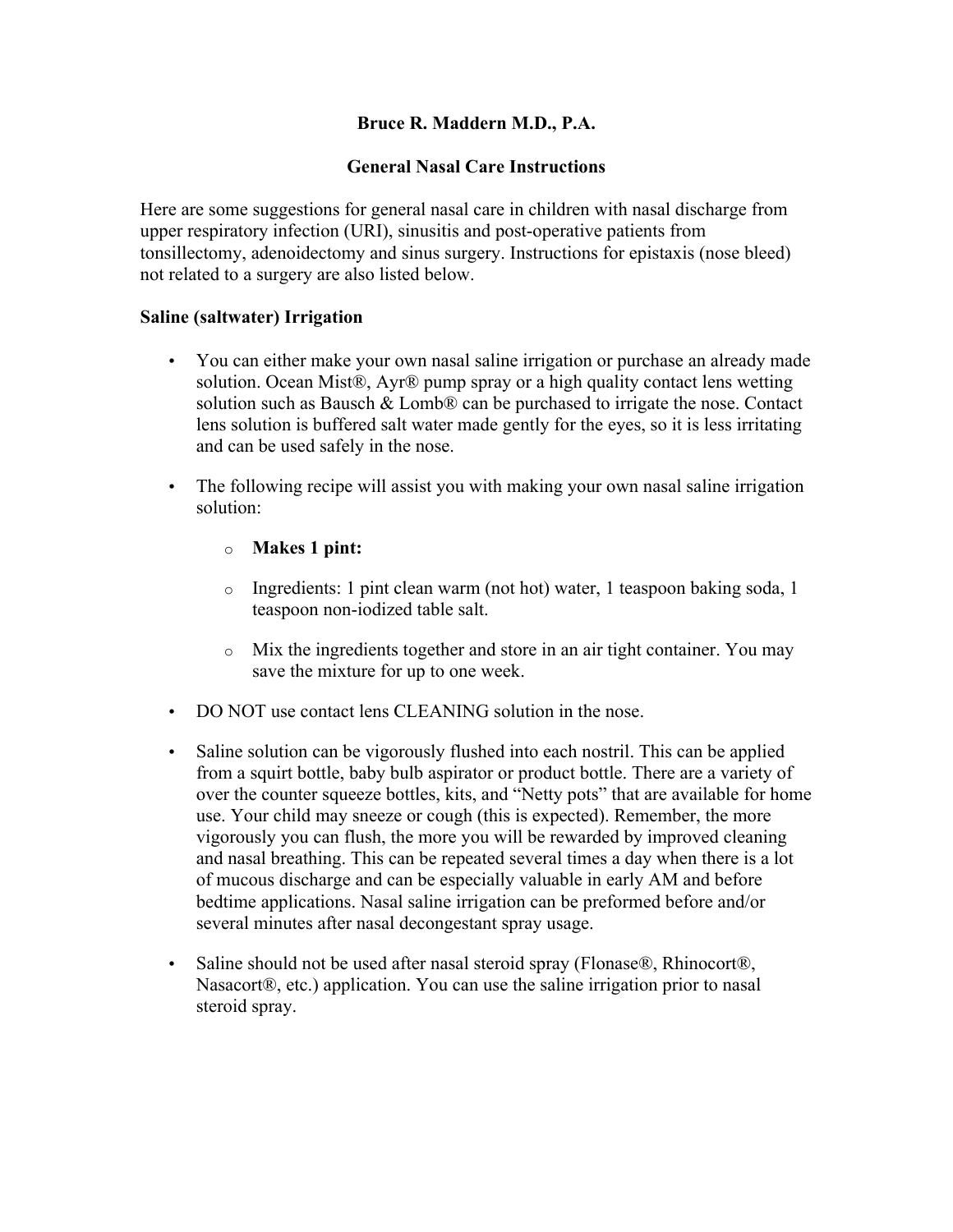### **Nasal Decongestant Spray**

- Afrin 12 hour or generic oxymetazoline 0.05% can be an effective decongestant in some situations. For smaller children you can dilute the Afrin 50/50 with nasal saline.
- Afrin will open the nasal passages within a few minutes providing immediate relief of nasal congestion. This can be especially helpful at bedtime to allow nasal breathing, and better quality, more comfortable rest.
- Afrin is applied as 1-2 squirts to each nostril. Repeat application in 5-10 minutes will further decongest the nose if the first dose is ineffective.
- Saline nasal irrigation after Afrin<sup>®</sup> application can be very helpful to remove plugged debris and mucous.
- Afrin® and related products should be used infrequently, no more than twice a day for 2-3 days. Afrin® and other decongestant sprays can cause rebound congestion, i.e. addiction to the ingredients making it worse. For young children, Afrin can be diluted 50/50 with nasal saline.
- Neosynephrine® is NOT recommended due to potential cardiac/heart rate effects.
- There are newer decongestant nasal sprays related to Afrin (Patanase, Astelin, Astepro) that may be prescribed for your child.
- Infant Afrin<sup>®</sup> is a different medication than "regular strength" Afrin<sup>®</sup> and is NOT recommended.

**Nasal Steroid Sprays** (Flonase®, Veramyst®, Rhinocort®, Nasonex®, etc.)

- Nasal Steroids such as these can be a very effective means to reduce nasal congestion and post surgical swelling. They are anti-inflammatory and not addictive agents.
- If you have been instructed to use nasal steroids, you must take them every day to obtain maximum benefit. Nasal steroids usually take 1-2 weeks to be fully effective, please be patient. The physician will outline an appropriate trial for usage. You should not start and stop usage on your own, especially after obtaining relief from congestion. Even with a cold or upper respiratory infection they will be somewhat effective.
- They are safe at doses recommended because they are topical/local medications and are not absorbed into the body.
- There is less absorption of these preparations of steroids than commonly used asthma steroid inhalers.
- They do not, however, provide immediate relief from congestion like decongestants such as Afrin.®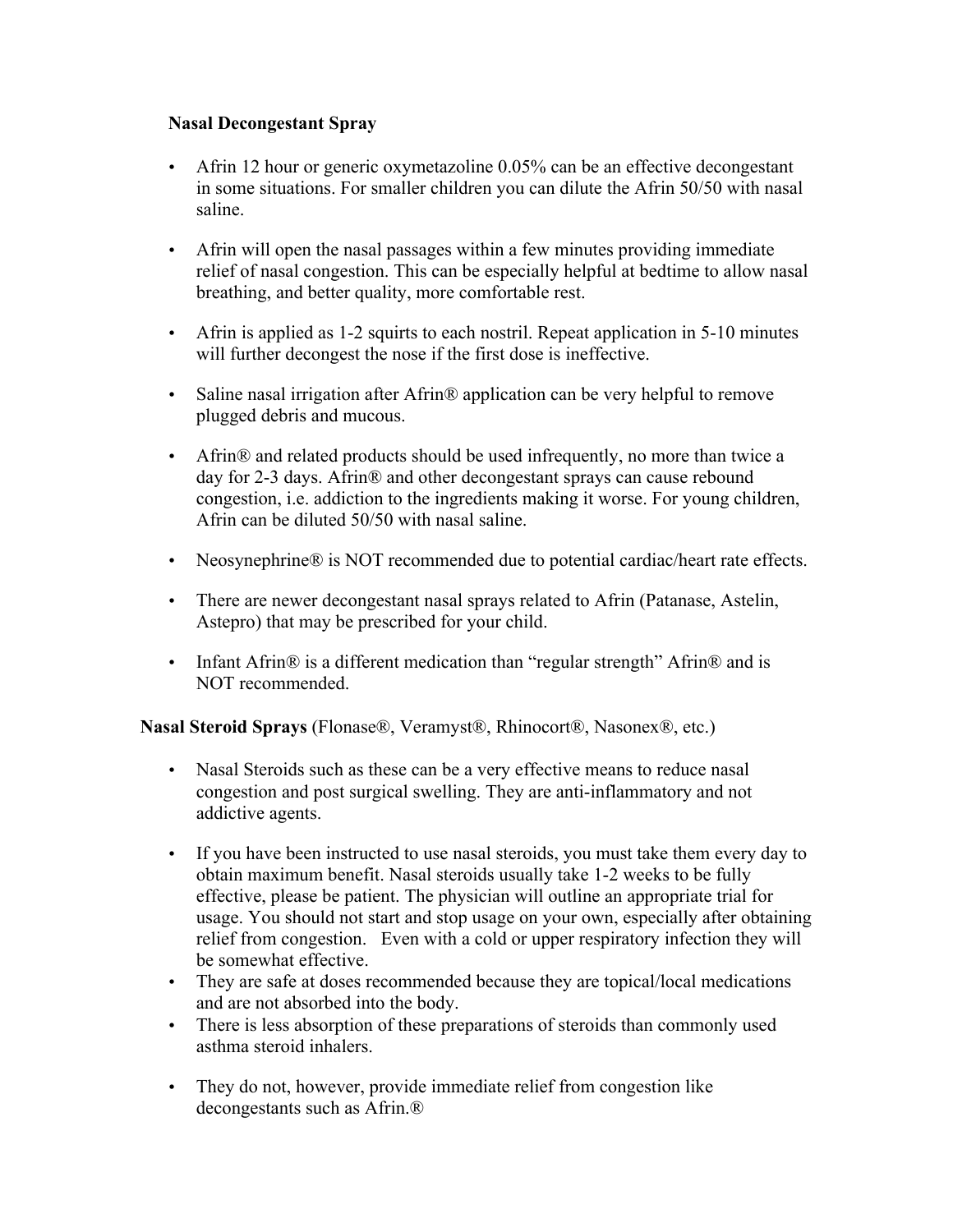• Nasal steroid sprays are usually once-a-day applications of one or two squirts in each nostril as the patient sniffs in. If the first squirt is effective, the second may not be necessary. The spray should be directed into the nose, with the applicator tip inside the nostril directed at an angle parallel to the floor of the nose, slightly upward, not toward the eye or the ear. The patient should feel the gentle effect of the cool spray deep into the nose. Avoid bumping the walls of the nose with the applicator – minor trauma (bleeding) sometimes will occur.

### **Nose Blowing**

- Even young children can blow their nose with some simple coaxing and rewards. Blowing the nose can be very effective in cleaning secretions/mucous from the nose and minimize the need for other medications.
- A couple of simple instructions may help even a reluctant child learn the fine art of nose blowing. First, try having the child blow a tissue held in front of the face with the mouth – simple in and out – so they can see the tissue flop in the breeze. Then switch to blow air in the mouth and out the nose. You can occlude one nostril and blow through the open nostril, then switch nostrils and repeat. The more the tissue moves the greater the reward.

#### **Miscellaneous**

- Vaseline®, Bacitracin® or Polysporin® (do not use with neomycin allergy). ointment can help with nasal irritation, crusting or chaffing in the front of the nose. Apply with a Q-tip and apply liberally, but only a half-inch or the depth of the head of the Q-tip (just coat the inside rim of the nose). This will moisturize and lubricate the front of the nose and help keep secretions from sticking, causing less irritation or itching.
- The above mentioned products are available from your pharmacy as a prescription (nasal steroids) or over the counter (saline spray, Afrin®). If you need further instructions, please consult your pharmacist. Pharmacies offer information about medications and usage.

## **Epistaxis /Nasal Bleed (Not after Surgery)**

- Nasal bleeding may occur for multiple reasons including trauma, scratching, or drying of the nasal membrane. It is important to keep the nose moist and free of irritants.
- To stop a nasal bleed apply pressure to the nostril that is bleeding. Do not bend your head backwards as blood can run down the back of your throat and cause stomach upset. Keep your head elevated. Do not lie down. You may also saturate a cotton ball with Afrin and place the cotton ball in the nostril that is bleeding. Lightly compress the nostril for 2-3 minutes, then remove.
- Keeping the membrane moist will help prevent future nasal bleeding. Apply a glob of Vaseline or antibiotic ointment such as Bacitracin or Polysporin to a Qtip. Coat the inside rim of both nostrils with the ointment 1-2 times per day.